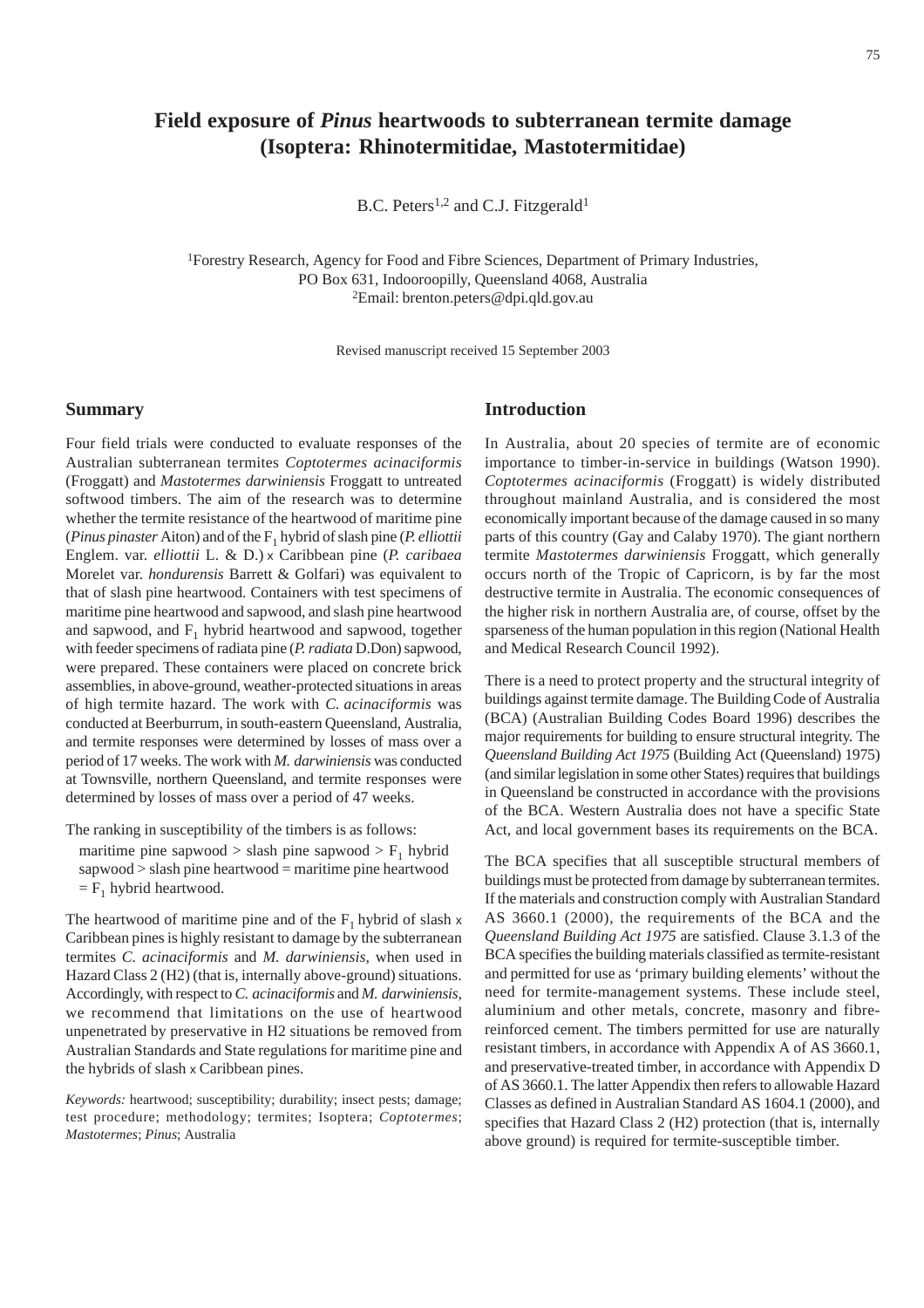Some species of timber are naturally durable and the heartwood is resistant to termite damage. Table F1 in Appendix F of AS 1604.1, 'The Natural Durability of Commercial Timbers', gives modified 'Natural Durability Expectancy' ratings. Natural durability ratings of timber are based on the in-ground performance of the outer heartwood, and the CSIRO Durability ratings of 1–4 have been used for many years. Table F2 (AS 1604.1), based on combined decay and termite-susceptibility ratings (Thornton *et al.* 1996), is headed 'Natural Durability Classification — Inground Natural Durability Ratings — For the Mature Outer Heartwood of Selected Species'. It includes a footnote that slash pine (*Pinus elliottii* Englem. var. *elliottii* L. & D.) and Caribbean pine (*Pinus caribaea* Morelet var. *hondurensis* Barrett & Golfari) used internally above ground and protected from the weather will exhibit a higher resistance to termites. With regard to the preservative treatment of timber, AS 1604 specifies the minimum retention of allowable preservatives required for each Hazard Class. As a result of work by Kennedy *et al.* (1994, 1996), limitations on heartwood unpenetrated by preservative in H2 situations have been removed from Australian Standards and State regulations for slash and Caribbean pines.

In this paper we present methods developed to assess the termite resistance of heartwood of two other *Pinus* species, so that they can also be considered for inclusion in the Standard with slash and Caribbean pines. The species are the Western Australiangrown maritime pine (*Pinus pinaster* Aiton) and the Queenslandgrown  $F_1$  hybrid of slash pine x Caribbean pine (' $F_1$  hybrid').

## **Materials and methods**

## **Timber specimens**

Four types of pine timber: maritime,  $F_1$  hybrid, slash and radiata (*P. radiata* D.Don), were used in these trials. Test specimens, containing either heartwood or sapwood, were prepared. Due to variation in the heartwood width, the dimensions of some test specimens differed from our ideal.

The maritime pine (heartwood or sapwood) specimens (70 mm x 30 mm x 190 mm long, with the grain in the longitudinal direction) came from five trees, each providing two heartwood and two sapwood specimens. The specimens were considered representative of the species. The heartwood specimens had a bluish sapstain on some corners. The boundaries of the sapstain were marked on each specimen with a felt pen (Fig. 1). The  $F_1$ hybrid (heartwood or sapwood) specimens (70 mm x 15 mm x 190 mm long, with the grain in the longitudinal direction) came from commercially available timber ('studs', 70 mm x 35 mm x 2400 mm).

Locally-grown lengths of slash pine timber were cut into heartwood specimens (30 mm x 15 mm x 190 mm long) or sapwood specimens (70 mm x 15 mm x 190 mm long). Radiata pine sapwood ('studs', 70 mm x 35 mm x 2400 mm) was cut into 'feeder' specimens (70 mm x 15 mm x 190 mm long).

The initial mass of each specimen was recorded. We estimated the oven-dry mass of each test specimen according to the procedures of Peters and Fitzgerald (1997, 1998), because Peters and Allen (1995) demonstrated enhanced termite damage on wood that had been oven dried at 105°C for 24 h.

**Figure 1***.* The boundaries of sapstain on maritime pine heartwood blocks marked on each block with a felt pen

## **Field trials**

Lenz *et al.* (1992) used a supply of susceptible timber below the soil surface to provide a food source and an environment conducive to sustained foraging by termites. Preston *et al.* (1985, 1986) placed test specimens on hollow concrete bricks laid on the ground in an area of high termite hazard. Peters and Fitzgerald (1997, 1998) successfully combined and modified these two methods. The result is a modification of Protocol H2.2 Lunchbox Technique (Australasian Wood Preservation Committee 1997). We used trenches (each 300 mm x 300 mm x 10 000 mm long) filled with slash pine off-cuts and backfilled with soil to encourage sustained foraging by termites (Fig. 2). Concrete brick assemblies (about 100 mm thick) were placed adjacent to and on top of each backfilled trench. Radiata pine stakes (20 mm x 35 mm x 150 mm long) were driven into the ground within the gaps in the bricks to provide access by termites from the ground to the test specimens (Fig. 3). Test specimens and feeder specimens were arranged in a single layer, separated from each other by corrugated cardboard (a single piece of cardboard woven between alternating test specimens and feeder specimens) in six-litre plastic food containers ('test containers', 90 mm deep x 210 mm wide x 310 mm long). Feeder specimens were similarly separated by corrugated cardboard in identical containers ('control containers'). Test containers and control containers were inverted and placed on corrugated cardboard on the brick assemblies on each trench (Fig. 3). Each container was then covered with heavyduty black plastic sheeting and secured with soil. Two trials (Trials 1 and 3) against *C. acinaciformis* were conducted at Beerburrum (26°58'S, 152°54'E), in south-eastern Queensland. Following exposure for 17 weeks, losses of mass of the exposed specimens were estimated. Two trials (Trials 2 and 4) against *M. darwiniensis* were conducted at Townsville (19°12'S, 146°38'E), northern Queensland*.* Following exposure for 47 weeks, losses of mass of the specimens were estimated.

#### **Trial designs**

For the two maritime pine trials (Trials 1 and 2), one specimen of each of four substrates was exposed in each of five test containers at each site. The substrates were: maritime pine heartwood,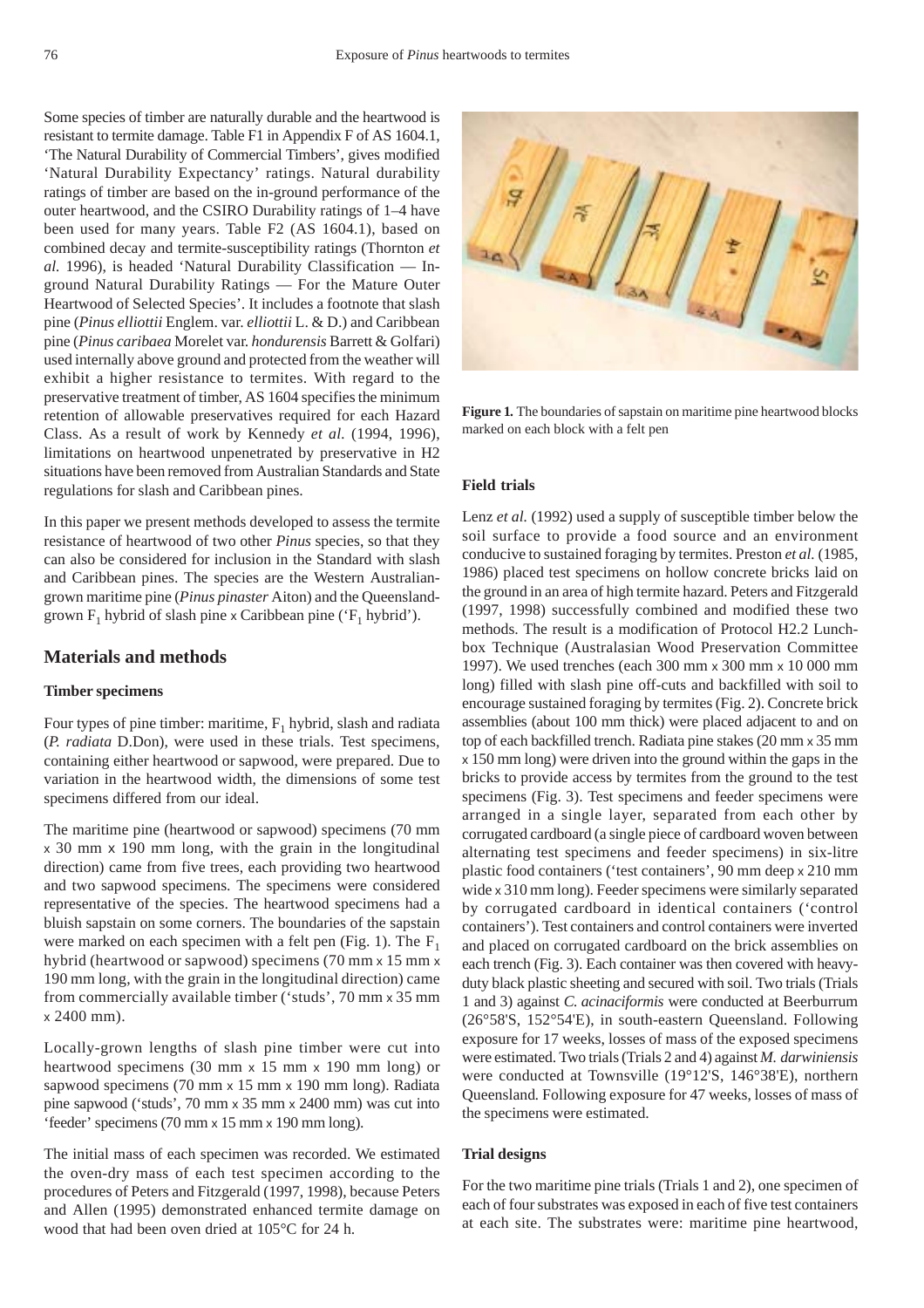

**Figure 2***.* Trenches were filled with slash pine off-cuts and backfilled with soil to encourage sustained foraging by termites at Beerburrum and Townsville

maritime pine sapwood, slash pine heartwood and slash pine sapwood. The four treatments were arranged randomly in four positions (positions 4, 6, 8 and 10) with nine radiata pine feeder blocks (positions  $1-3$ , 5, 7, 9 and  $11-13$ ) (total 13) in each container. Two control containers, each containing 15 feeder specimens, were exposed at each site to monitor termite foraging vigour.

For the two  $F_1$  hybrid trials (Trials 3 and 4), four substrates were exposed in each of nine test containers at each site. The substrates were:  $F_1$  hybrid heartwood (four specimens),  $F_1$  hybrid sapwood, slash pine heartwood and slash pine sapwood (seven specimens in total). These specimens were arranged randomly with eight feeder specimens in each test container.

#### **Statistical analyses**

Termite feeding responses were assessed for each specimen by estimating the mass of wood consumed. The estimated-mass-loss data for individual specimens were subjected to standard analyses of variance using StatSoft, Inc. (1995), to partition the variation between substrates, test containers and the interaction of these variables. Hereafter, we use the term 'mass loss' to refer to 'estimated-mass loss'.

## **Results**

At harvest, termites were active in all containers in all four trials.

#### **Maritime pine:** *C. acinaciformis* **Trial 1**

An analysis of variance was performed on the mass-loss data obtained from specimens within each test container, and the plot of residuals on fitted values indicated that a logarithmic transformation was necessary (Kolmogorov–Smirnov  $D = 0.36$ ; *P* < 0.05). The second analysis indicated that differences between the test specimen effects were highly significant ( $F_{3,12} = 152$ ; *P* < 0.001), but differences between the test container effects were not significant  $(F_{4,12} = 0.7; P > 0.05)$  (Table 1). Examination of



**Figure 3***.* Concrete bricks were laid above the trench. Radiata pine feeder stakes were driven into gaps in the bricks to encourage movement of termites from the ground to the test specimens.

the maritime pine heartwood specimens revealed that most of the damage due to termites had occurred in the stained region marked on each specimen with a felt pen (Fig. 4).

A Kruskal–Wallis one-way analysis of variance by ranks test was performed on the mass-loss data for the feeder specimens from each test container and from each control container. The analysis



**Figure 4.** Damage caused by *C. acinaciformis* to maritime pine test specimens: heartwood (top row), sapwood (bottom row)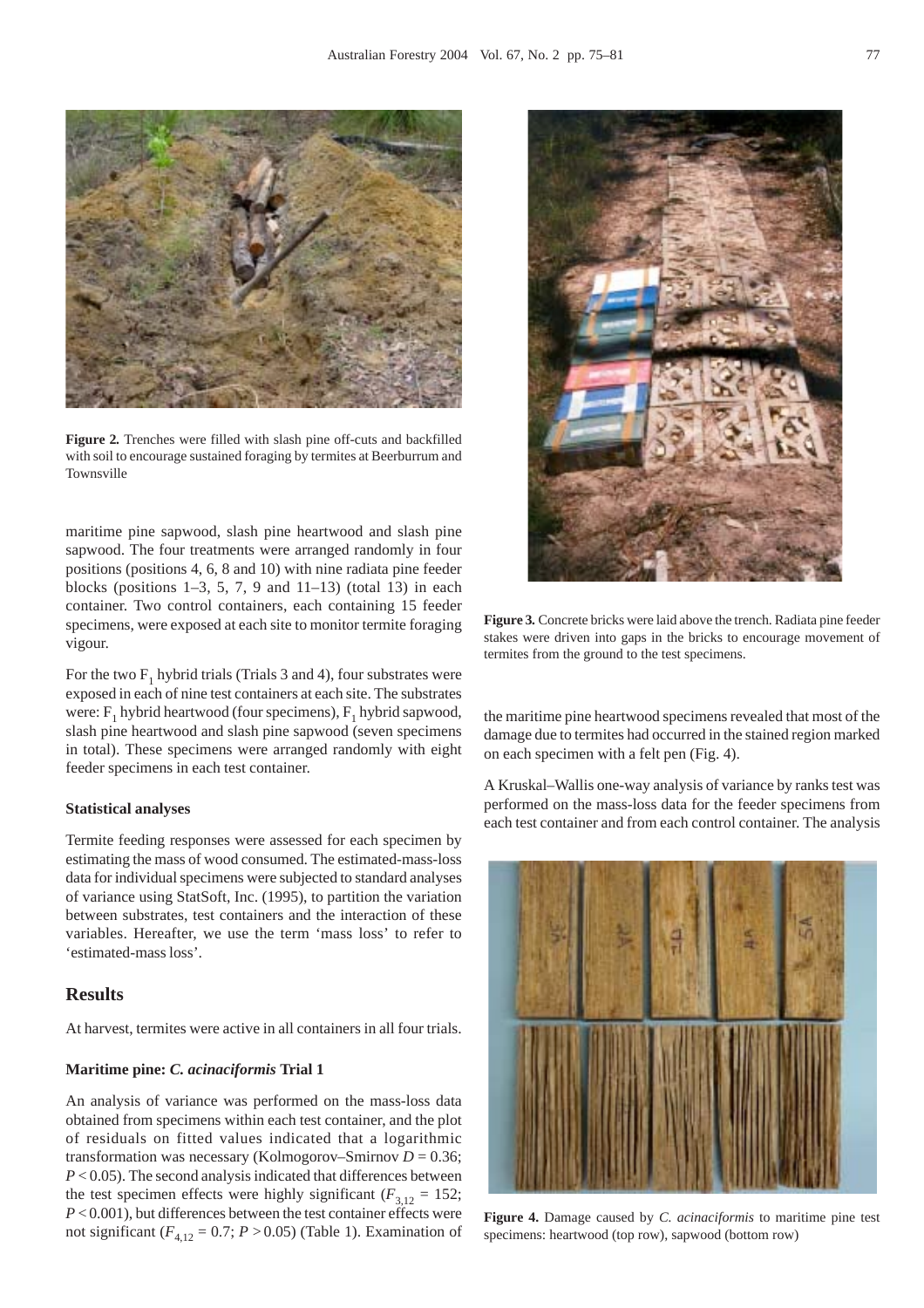indicated that differences between container effects were not significant (*H* (*d.f.* = 6;  $N = 75$ ) = 12.1,  $P = 0.06$ ). Mean mass loss for the feeder specimens was  $41.6 \text{ g} (SD = 18.1)$  — about 36% of the initial mass of the specimens.

#### **Maritime pine:** *M. darwiniensis* **Trial 2**

An analysis of variance was performed on the mass-loss data obtained from specimens within each test container; the plot of residuals on fitted values indicated that a logarithmic transformation was necessary (Kolmogorov–Smirnov  $D = 0.17$ ;  $P < 0.01$ ). The second analysis indicated that differences between the test specimen effects were highly significant  $(F_{3,12} = 130.4; P < 0.001)$ , but differences between the test container effects were not significant  $(F_{4,12} =$ 2.0;  $P > 0.05$ ) (Table 1). Examination of the maritime pine heartwood specimens revealed that most damage due to termites had occurred in the stained region marked on each specimen with a felt pen (Fig. 5). In contrast to *C. acinaciformis* (Fig. 4), *M. darwiniensis* damaged both the early wood and the late wood, and appeared to initiate damage both on the sides and on the endgrain of the maritime pine sapwood test specimens.

A Kruskal–Wallis one-way analysis of variance by ranks test was performed on the mass-loss data for the feeder specimens from each test container and control container. The analysis indicated that differences between container effects were significant (*H*  $(d.f. = 6; N = 75) = 28.8; P = 0.0001$ . Mean-mass loss for the feeder specimens in one control container was  $26.9$  g (SD = 4.8); the corresponding figure in the remaining containers was 17.5 g  $(SD = 6.7)$ , about 18% of the initial mass of the specimens.

#### **F1 hybrid:** *C. acinaciformis* **Trial 3**

An analysis of variance was performed on the mass-loss data obtained from specimens within each test container; the plot of residuals on fitted values indicated that the data were not normally distributed (Kolmogorov–Smirnov *D* = 0.28; *P* < 0.01), and needed a logarithmic transformation (Kolmogorov–Smirnov  $D = 0.058$ ;  $P =$ n.s.). The second analysis indicated that differences between the test specimen effects were highly significant ( $F_{6,48} = 26.3$ ;  $P < 0.001$ ), but differences between the test container effects were not significant  $(F_{8,48} = 1.2; P > 0.05)$  (Table 2). Examination of the  $F_1$  hybrid and the slash pine heartwood specimens revealed little damage due to *C. acinaciformis* (Fig. 6).

A Kruskal–Wallis one-way analysis of variance by ranks test was performed on the mass-loss data for the feeder specimens from each test container. The analysis indicated that differences between container effects were not significant  $(H(d.f. = 8; N = 72) = 9.30;$  $P = 0.32$ ). Mean-mass loss for the feeder specimens was 42.5 g  $(SD = 18.7)$ ; about 43% of the initial mass of the specimens.

#### **F1 hybrid:** *M. darwiniensis* **Trial 4**

An analysis of variance was performed on the mass-loss data obtained from specimens within each test container; the plot of residuals on fitted values indicated that the data were not normally distributed (Kolmogorov–Smirnov *D* = 0.32; *P* < 0.01), and needed a logarithmic transformation (Kolmogorov–Smirnov  $D = 0.15$ ;  $P < 0.15$ ). The second analysis indicated that differences between the test specimen effects were highly significant ( $F_{6,48} = 39.9$ ;

Table 1. Mean<sup>1</sup> mass loss (g) by test specimens of maritime pine and slash pine caused by *C. acinaciformis* and *M. darwiniensis* at Beerburrum and Townsville, respectively

| <i>Pinus</i> substrate | C. acinaciformis | M. darwiniensis  |
|------------------------|------------------|------------------|
| Maritime heartwood     | 11.4c            | 6.8 <sub>b</sub> |
| Maritime sapwood       | 153.1a           | 86.8a            |
| Slash heartwood        | 0.02d            | 0.7c             |
| Slash sapwood          | 54.7b            | 2.7c             |

<sup>1</sup> Means of five replicate test specimens. Within columns, means followed by different letters are significantly different (*P* < 0.05).



**Figure 5.** Damage caused by *M. darwiniensis* to maritime pine test specimens: heartwood (top row), sapwood (bottom row)



**Figure 6***.* Damage caused by *C. acinaciformis* to feeder specimens (top row) and test specimens (bottom row):  $F_1$  hybrid heartwood (4 samples),  $F_1$  hybrid sapwood, slash pine sapwood and the slash pine heartwood, left to right, respectively)

*P* < 0.001), and differences between the test container effects were highly significant  $(F_{8,48} = 7.5; P < 0.001)$  (Table 2). Examination of the  $F_1$  hybrid heartwood specimens revealed that most of the damage due to *M. darwiniensis* had occurred on the longitudinal edges of the specimens; little damage was evident on the faces of these specimens (Fig. 7).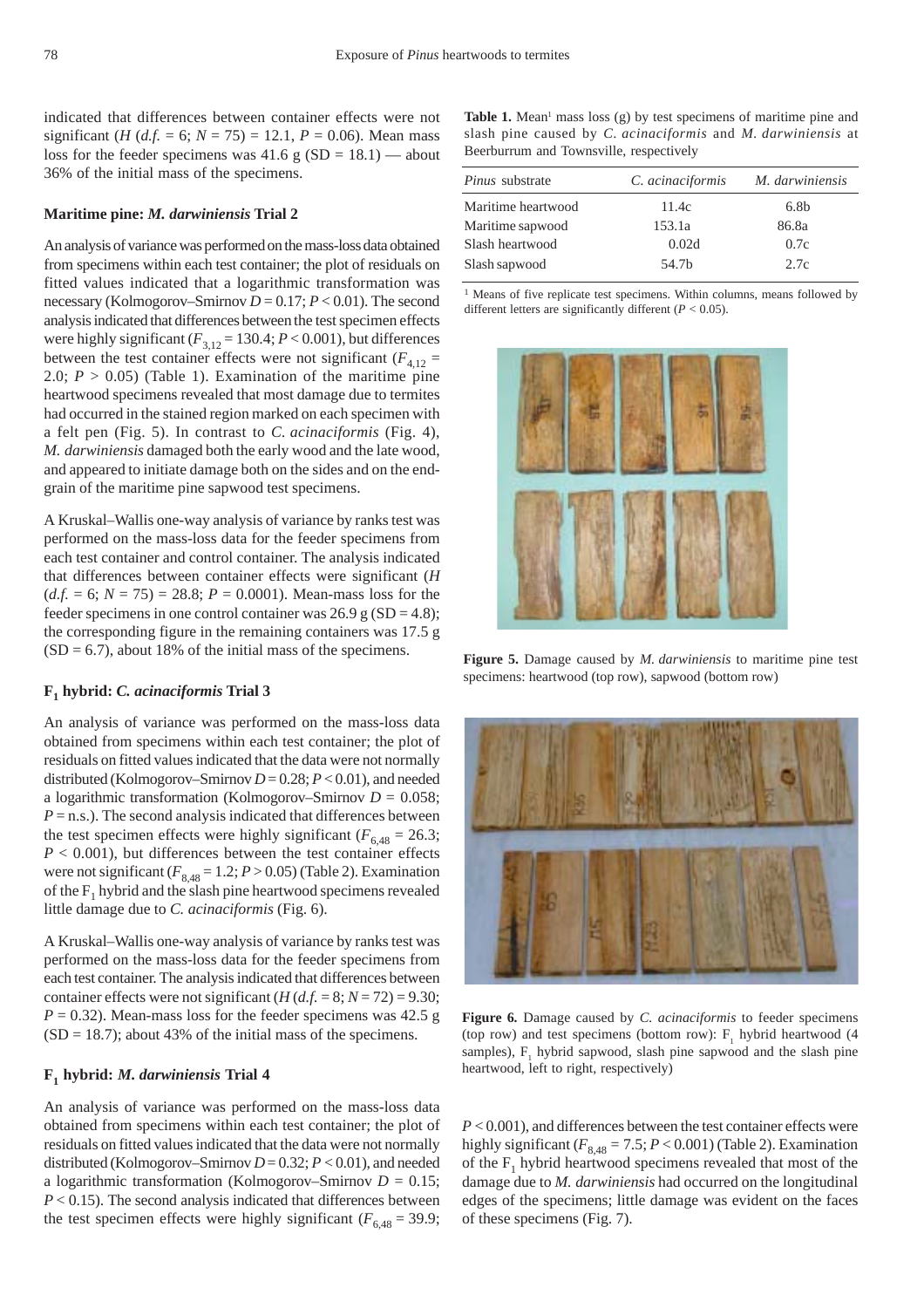**Table 2.** Mean<sup>1</sup> mass loss (g) by test specimens of  $F_1$  hybrid and slash pine caused by *C. acinaciformis* and *M. darwiniensis* at Beerburrum and Townsville, respectively

| <i>Pinus</i> substrate | C. acinaciformis | M. darwiniensis |
|------------------------|------------------|-----------------|
| $F_1$ hybrid heartwood | 0.02cd           | 1.4e            |
| $F_1$ hybrid heartwood | 0.4c             | 3.8d            |
| $F_1$ hybrid heartwood | $-0.1d$          | 3.6d            |
| $F_1$ hybrid heartwood | $-0.6e$          | 6.2c            |
| $F_1$ hybrid sapwood   | 3.3 <sub>b</sub> | 18.1b           |
| Slash heartwood        | 0.7c             | 1.7e            |
| Slash sapwood          | 15.3a            | 36.5a           |

<sup>1</sup> Means of nine replicate test specimens. Within columns, means followed by different letters are significantly different (*P* < 0.05)



**Figure 7***.* Damage caused by *M. darwiniensis* to feeder specimens (top row) and test specimens (bottom row):  $F_1$  hybrid heartwood (4 samples),  $F_1$  hybrid sapwood, slash pine sapwood and slash pine heartwood (left to right, respectively)

A Kruskal–Wallis one-way analysis of variance by ranks test was performed on the mass-loss data for the feeder specimens from each test container. Results from the analysis indicated that differences between container effects were significant (*H* (*d.f.* = 8;  $N = 72$ )  $= 32.9, P = 0.0001$ ). Mean-mass loss for the feeder specimens in test containers 7 and 9 was 90.9 g and 62.2 g, respectively. Meanmass loss for the feeder specimens in the remaining containers was 43.3 g (SD = 4.4), about 44% of the initial mass of the specimens.

## **Discussion**

Subterranean termites are discriminating feeders, often feeding on the less dense earlywood and leaving the harder latewood intact (Forschler 1998). In our trials, *C. acinaciformis* exhibited this typical feeding behaviour on the sapwood of the four timber types: maritime, F<sub>1</sub> hybrid, slash and radiata pines. *Mastotermes darwiniensis*, however, was less discriminating and damaged both the earlywood and the latewood, and appeared to initiate damage both on the sides and on the end-grain of the sapwood specimens. These data support earlier observations by Peters and Fitzgerald (1998) on the differences in feeding behaviour of these termites.

The bluish stain of coniferous timbers is due to fungi long known to occur exclusively in the sapwood (Cartwright and Findlay 1958). The stain aided in recognising the sapwood/heartwood boundary on test specimens. The presence of sapwood in coniferous test specimens, before exposure to termites, can be demonstrated using chemical tests (Australian/New Zealand Standard AS/NZS 1605 2000). The presence of sapwood on the maritime pine heartwood specimens was problematic and resulted in some mass loss due to termite feeding. The  $F_1$  hybrid and slash pine heartwood specimens were of irregular dimensions to avoid the presence of sapwood.

Nevertheless, there was minor feeding by *M. darwiniensis* on these specimens. Ideally, the heartwood specimens of these three types of timber should have contained no sapwood and been of identical dimensions to avoid bias.

The losses of mass in the heartwood specimens of these three types of timber were consistently small compared with losses in the sapwood specimens, indicating high resistance of the heartwood specimens to termite damage. The negative losses of mass resulted from a combination of variation in estimating initial moisture content of the specimens, and sorption during field exposure. For preservative-treated test specimens, drying in a vacuum oven at 40°C and –95 kPa for five days to remove any residual solvents and volatiles prior to weighing is recommended (Australasian Wood Preservation Committee 1997). Creffield (1994) conditioned test specimens in a constant temperature room held at 32°C and 75% relative humidity for three weeks. After conditioning, test specimens were weighed to determine their initial mass. Spare, unexposed specimens were designated as conditioning controls and used to adjust losses of mass in test specimens exposed to termites. Gains in mass for highly resistant specimens were reported (Creffield 1994) and a qualitative scoring system (based on visible wood consumption) proposed, after the method of Beesley (1978). Where quantitative losses of mass are to be used, care and precision in determining initial moisture content of the test specimens is important.

The susceptibility of radiata pine sapwood to *Coptotermes* has been known for over 40 y (Gay 1957). In our trials, mass loss for the radiata pine feeder specimens varied from 36% to 43% for *C. acinaciformis* when exposed for 17 weeks and 18–44% (mean mass loss in one test container was 92%) for *M. darwiniensis* when exposed for 47 weeks*.* These data are similar to those recorded by Creffield (1994) for *C. acinaciformis* when exposed for 15 weeks. They are, however, generally much less than the 42–95% recorded by Creffield (1994) for *M. darwiniensis* when exposed for 15 weeks. Our *M. darwiniensis* trials were conducted during particularly dry weather in 2001/02. Lenz *et al.* (1992) noted that environmental factors, particularly soil moisture and temperature, greatly influence the level of termite foraging in the upper layers of the soil. Furthermore, even when termites have contacted the test specimens and the adjacent supply of bait wood is providing a suitable feeding site, the termites may abandon the site and retreat deeper into the ground once the top layers of soil dry out or become too wet or too warm. It is likely that *M. darwiniensis* was not foraging strongly in the test containers for much of the 47 weeks.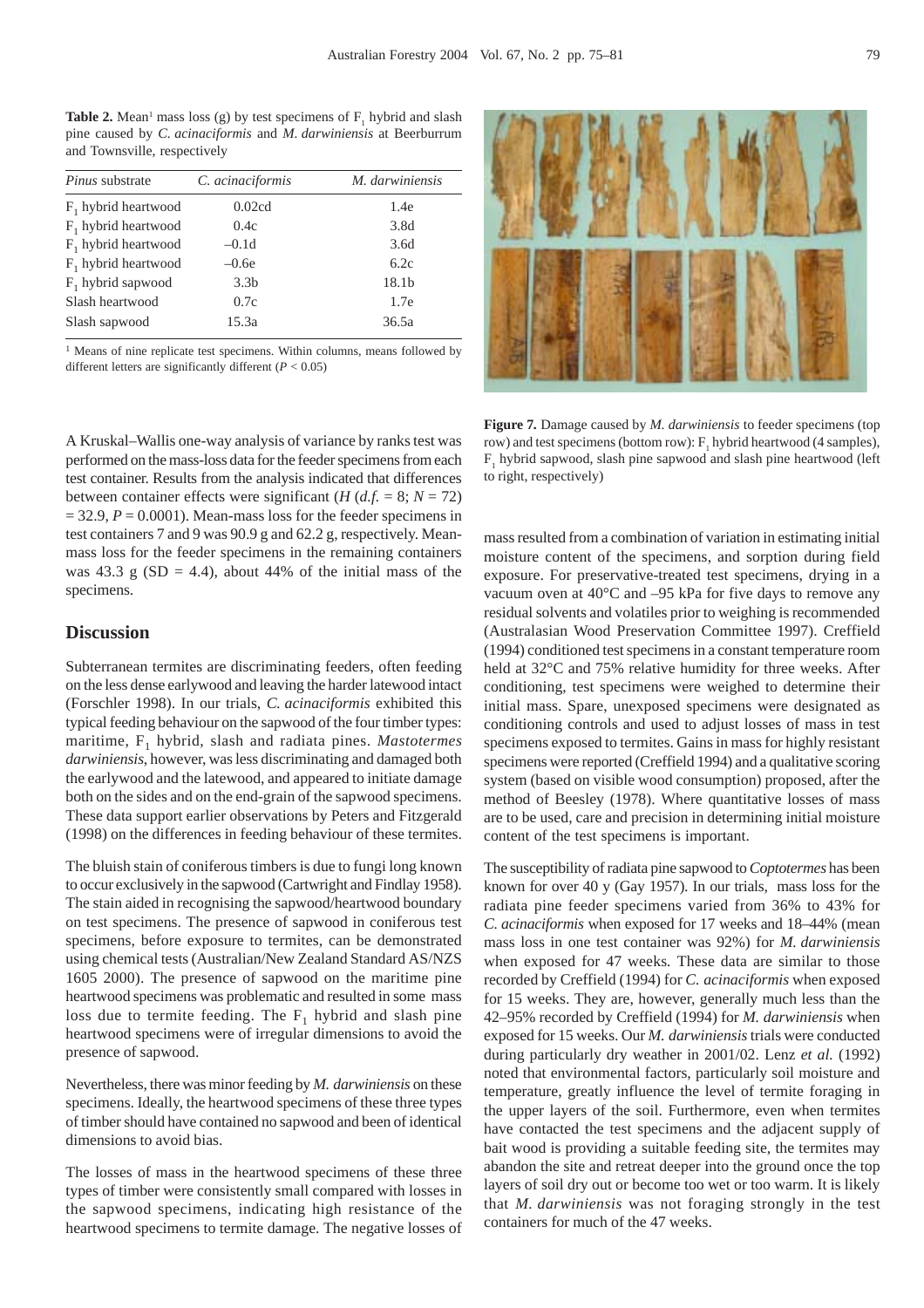With regard to test duration, the question 'How long is long enough?' is fundamental, but largely unresolved. The Australasian Wood Preservation Committee (1997) requires test duration of at least 15 weeks. Creffield and Watson (2002) used a test duration determined by the time taken for the termites to consume the available susceptible substrate and retreat from the drum: 15 weeks for *M. darwiniensis* and 10 months for *C. acinaciformis.* At distant trial sites, like our Townsville site, it is difficult to know much of the foraging behaviour of the termites in the containers. Termatrac™ microwave technology for non-destructive detection of insect pests in timber may have application in monitoring termite activity at such trial sites in the future (Peters and Creffield 2002; Evans 2003). With balanced orthogonal trial designs, differences between containers in average mass loss probably reflect differences in termite feeding duration. The termite feeding pressure, indicated through our results from the two *M. darwiniensis* trials, was sufficient to say confidently that the trials were fair and the outcomes realistic. It is apparent, however, that minimum performance requirements of an adequate test should define minimal acceptable termite feeding on control or feeder specimens rather than merely test duration (see also Tsunoda and Nishimoto 1986).

At Beerburrum, *C. acinaciformis* feeding activity was sustained and more uniform between containers. In-test inspections of the containers indicated *C. acinaciformis* transported and deposited mud or moist soil around timber specimens. These termites appeared to regulate the microenvironment within the containers, resulting in significant termite feeding pressure. For natural durability performance-testing, these conditions produced a satisfactory test. The method is also suitable for H2 performance testing using mounds of *C. acinaciformis*. Creffield (1994) notes that for H2 performance testing of preservatives, the presence of mud or moist soil in contact with the test specimens can be detrimental. Its presence can provide another mechanism whereby mobile, diffusible preservatives can be depleted from treated test specimens and can provide conditions that are conducive to fungal decay. Fungal decay, however, is normally not a problem where there is significant termite feeding pressure.

The method is applicable as an H2 simulation and has several advantages in common with the method of Creffield (1994). In particular, the containers are portable and can be set up in the laboratory, and transported to the field and installed promptly with a minimum of effort. More importantly, the method utilises foraging termites in natural field populations; an advantage over the restricted numbers of orphaned termites usually used in laboratory bioassays.

#### **Conclusions**

The test methods provided an environment conducive to sustained significant termite feeding pressure. From this work we rank the termite susceptibility of the timbers as follows:

maritime pine sapwood > slash pine sapwood >  $F_1$  hybrid sapwood > slash pine heartwood = maritime pine heartwood  $=$  F<sub>1</sub> hybrid heartwood.

We consider the heartwoods of maritime pine and the  $F_1$  hybrid of slash x Caribbean pines to be highly resistant to damage by the subterranean termites *C. acinaciformis* and *M. darwiniensis* when used in H2 situations. Accordingly, with respect to *C. acinaciformis* and *M. darwiniensis*, we recommend that limitations on the use of unpenetrated heartwood in H2 situations be removed from Australian Standards and State regulations for maritime pine and the hybrids of slash x Caribbean pines.

## **Acknowledgements**

Fred and Val Jones allowed us access to their property at Townsville. Thomas Dewing assisted in the field and in the laboratory. Dr Graeme Siemon (Forest Products Commission, Western Australia) and Ian Last (Department of Primary Industries — Forestry, Queensland) provided funding and useful criticism of the manuscript. This assistance is gratefully acknowledged.

## **References**

- Australasian Wood Preservation Committee (1997) *Protocols for Assessment of Wood Preservatives*. AWPC Publication, Melbourne, 24 pp.
- Australian Building Codes Board (1996) *Building Code of Australia — Volumes One and Two*. ABCB, Canberra, Australia.
- Australian/New Zealand Standard AS/NZS 1605 (2000) *Methods for Sampling and Analysing Timber Preservatives and Preservative-Treated Timber.* Standards Australia and Standards New Zealand, Homebush, Australia, 80 pp.
- Australian Standard AS 1604.1 (2000) *Specification for Preservative Treatment — Part 1. Sawn and Round Timber*. Standards Australia, Sydney. 44 pp.
- Australian Standard AS 3660.1 (2000) *Termite Management Part 1: New Building Work*. Standards Australia, Sydney. 72 pp.
- Beesley, J. (1978) An Australian test of wood preservatives. Part I. Preservatives, principles and practices. *Material und Organismen* **13,** 31–50.
- *Building Act (Queensland)* (1975) No. 7. Queensland Government Printer. 75 pp. Reprinted 2002.
- Cartwright, K.StG. and Findlay, W.P.K. (1958) *Decay of Timber and its Prevention*. Department of Scientific and Industrial Research, Forest Products Research Laboratory. Second Edition. Her Majesty's Stationery Office, London. 332 pp.
- Creffield, J.W. (1994) A field method for determining the above-ground resistance of wood and wood products to attack by subterranean termites. Paper presented to the *International Research Group (Stockholm) on Wood Preservation*, 25th Annual Meeting, Bali, Indonesia, Doc. No. IRG/WP 94-20035. 15 pp.
- Creffield, J.W. and Watson, K. (2002) Correlation between a laboratory bioassay and field trial conducted to determine the termiticidal effectiveness of bifenthrin. Paper presented to the *International Research Group (Stockholm) on Wood Preservation.* 33rd Annual Meeting, Cardiff, Wales UK, 12–17 May. Document No. IRG/WP 02-20248. 7 pp.
- Evans, T.A. (2003) Assessment of the Termatrac<sup>TM</sup> system  $-$  a new microwave based technology for non-destructive detection of termites. Paper presented to the *International Research Group (Stockholm) on Wood Preservation.* 34th Annual Meeting, Brisbane, Australia, 18–23 May. Document No. IRG/WP 03- 20265. 7 pp.
- Forschler, B.T. (1998) Subterranean termite biology in relation to prevention and removal of structural infestation. In: *NPCA Research Report on Subterranean Termites*. NPCA, Dunn Loring, Virginia. 33 pp.
- Gay, F.J. (1957) Termite attack on radiata pine timber. *Australian Forestry* **23,** 86–91.